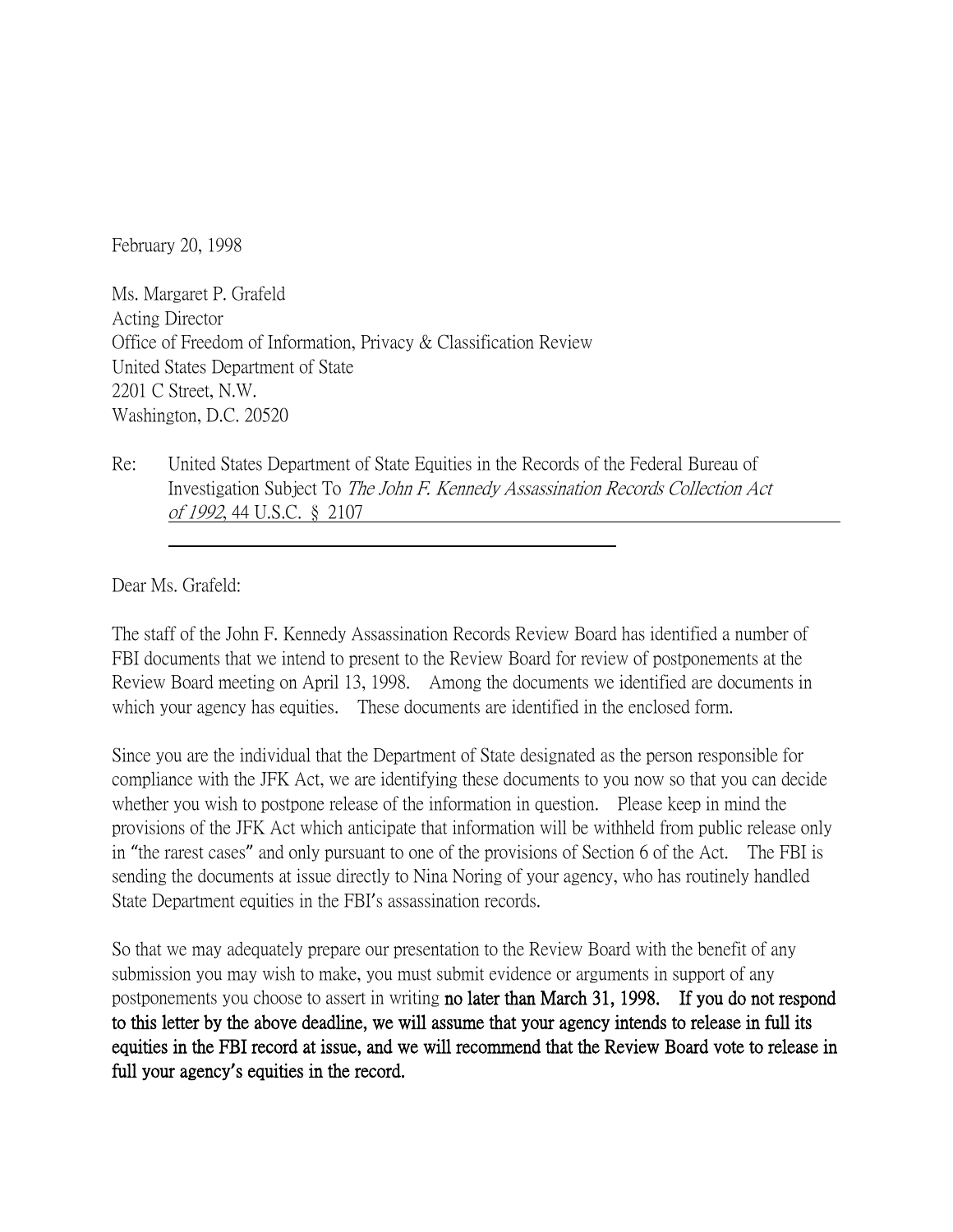Ms. Margaret Grafeld February 20, 1998 Page 2

In many of the FBI documents with third agency equities, we believe that the third agencies could, consistent with their current guidelines for JFK assassination-related information, consent to full release of the information at issue.

If you have any questions regarding the documents identified on the enclosed forms, please call Carol Keeley or Debbie Beatty of the JFK Task Force at the FBI at (202) 324-0571 or Laura Denk or Kevin Tiernan of the Review Board staff at (202) 724-0088. Thank you, in advance, for your cooperation.

Sincerely,

T. Jeremy Gunn Executive Director

Enclosure

cc: Nina Noring Department of State Liaison for the JFK Assassination Records Collection Act FPC/HDR Room B234 United States Department of State 2201 C Street, N.W. Washington, D.C. 20520